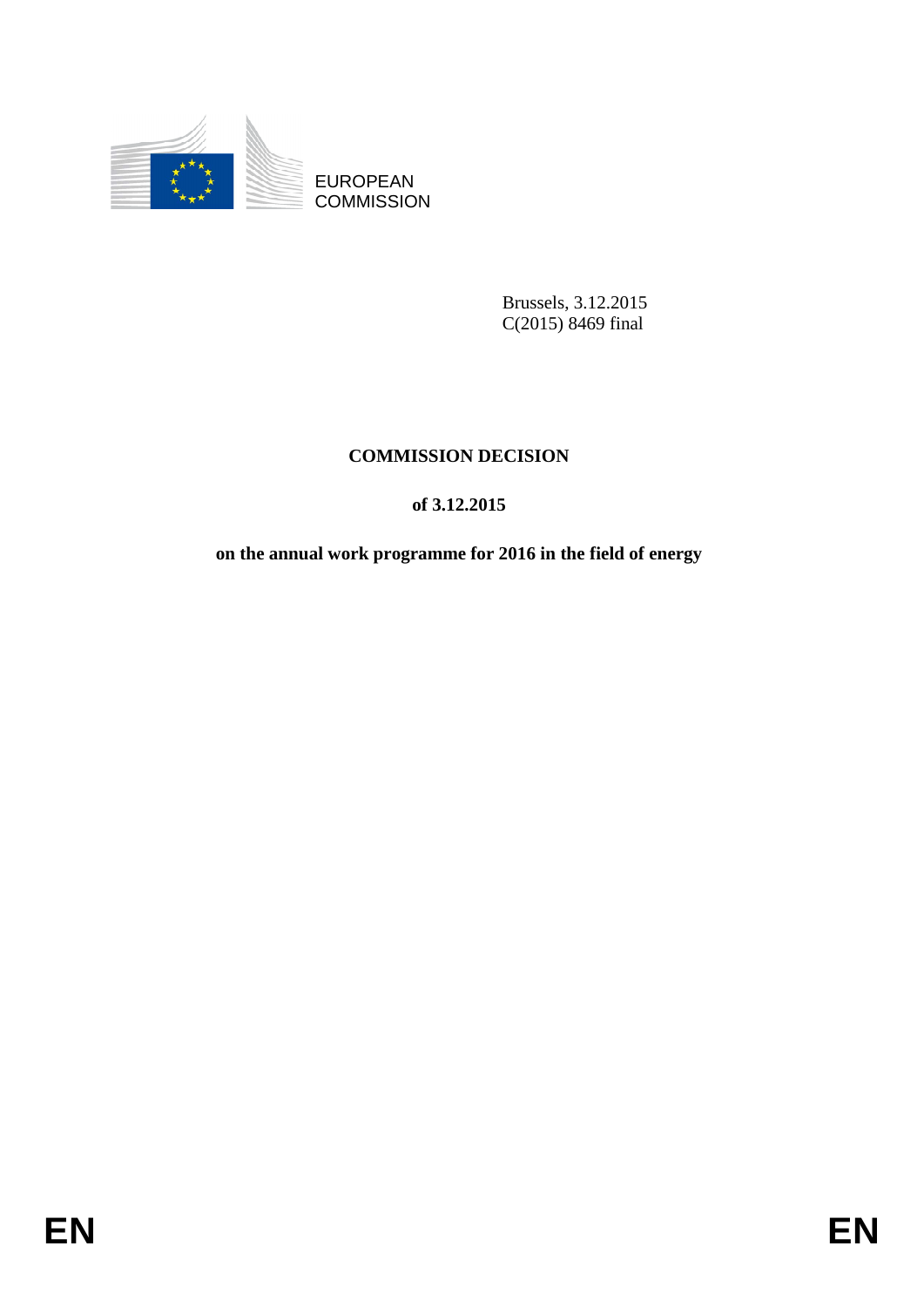#### **COMMISSION DECISION**

#### **of 3.12.2015**

#### **on the annual work programme for 2016 in the field of energy**

#### THE EUROPEAN COMMISSION,

Having regard to the Treaty on the Functioning of the European Union,

Having regard to the Energy Charter Treaty - Article 37(3) thereof, approved by Council and Commission Decision 98/181/EC, ECSC, EURATOM of 23 September 1997 on the conclusion, by the European Communities, of the Energy Charter Treaty and the Energy Charter protocol on energy efficiency and related environmental aspects (OJ L 69, 9.3.1998),

Having regard to Council Directive 2008/114/EC of 8 December 2008 on the identification and designation of European critical infrastructures and the assessment of the need to improve their protection – Article 8 (OJ L 245, 23.12.2008),

Having regard to Directive 2009/28/EC of the European Parliament and of the Council of 23 April 2009 on the promotion of the use of energy from renewable sources – Articles 22 and 23 (OJ L 140, 5.6.2009),

Having regard to Directive 2009/72/EC of the European Parliament and of the Council of 13 July 2009 concerning common rules for the internal market in electricity - Article 3, 37(1)(e), 47 and Annex I (OJ L 211, 14.8.2009),

Having regard to Directive 2009/73/EC of the European Parliament and of the Council of 13 July 2009 concerning common rules for the internal market in natural gas - Article 3, 41(1)(e), 52 and Annex I (OJ L 211, 14.8.2009),

Having regard to Regulation (EU) No 1227/2011 of the European Parliament and of the Council of 25 October 2011 on wholesale energy market integrity and transparency – Article 6, 8 (OJ L 326, 8.12.2011),

Having regard to Regulation (EU, Euratom) No 966/2012 of the European Parliament and of the Council of 25 October 2012 on the financial rules applicable to the general budget of the Union - Article 54(2) (d) (OJ L 298, 26.10.2012),

Having regard to Directive 2012/27/EU of the European Parliament and of the Council of 25 October 2012 on energy efficiency – Article 24 (OJ L 315, 14.11.2012),

Having regard to Directive 2013/30/EU of the European Parliament and of the Council of 12 June 2013 on safety of offshore oil and gas operations – Article 27 (OJ L 178, 28.6.2013),

Having regard to the Association Agreement between the European Union and its Member States, of the one part, and Ukraine, of the other part (OJ L 161, 29.05.2014) - Article 274, approved by Council Decision 2014/668/EU of 23 June 2014 on the signing, on behalf of the European Union, and provisional application of the Association Agreement between the European Union and the European Atomic Energy Community and their Member States, of the one part, and Ukraine, of the other part, as regards Title III (with the exception of the provisions relating to the treatment of third-country nationals legally employed as workers in the territory of the other Party) and Titles IV, V, VI and VII thereof, as well as the related Annexes and Protocols (OJ L 278, 20.09.2014),

Whereas:

- (1) In order to ensure implementation of the general actions in the area of energy for the year 2016, it is necessary to adopt a financing decision as well as a corresponding work programme,
- (2) Given that the 2016 work programme contains the information specified in Article 94(2) of the Rules of Application, the decision adopting it constitutes itself a financing decision,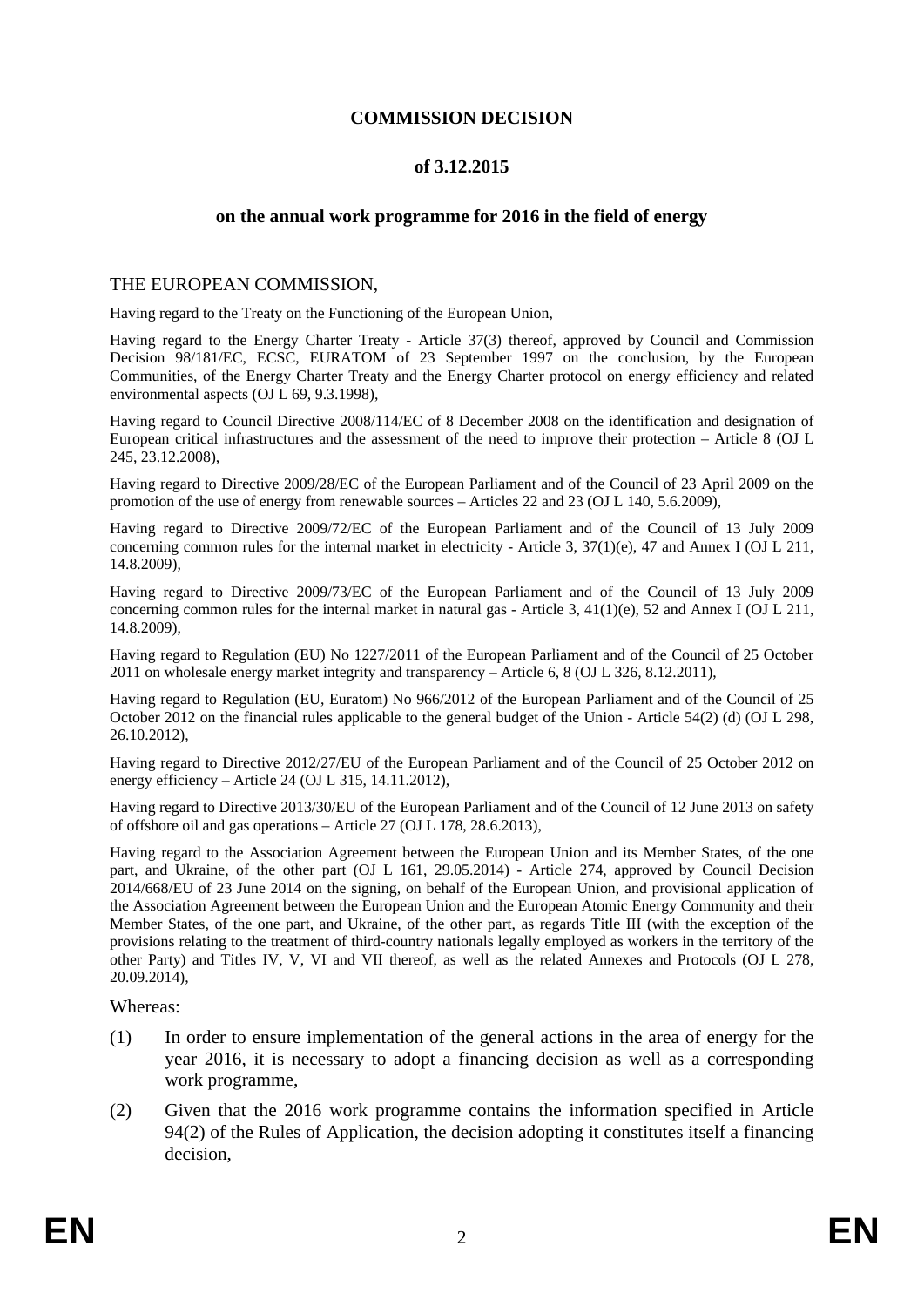- (3) Article 54(2)(d) of the Financial Regulation provides that appropriations for actions carried out by the Commission by virtue of tasks resulting from its prerogatives at institutional level under the TFEU or Euratom Treaty may be implemented without a basic act,
- (4) It is necessary to allow the payment of interest due for late payment on the basis of Article 92 of Regulation (EU, Euratom) No 966/2012 and Article 111(4) of Delegated Regulation (EU) No 1268/2012,
- (5) For the application of this Decision, it is appropriate to define the term 'substantial change' within the meaning of Article 94(4) of the Rules of Application,
- (6) Grants and contracts relating to specific programmes are the subject of separate work programmes adopted by the Commission and serving as financing decisions,

HAS DECIDED AS FOLLOWS:

## *Article 1*

## *The work programme*

The work programme in the field of energy for 2016, as set out in the Annex, is hereby adopted.

The annual work programme constitutes a financing decision within the meaning of Article 84 of Regulation (EU, Euratom) 966/2012.

#### *Article 2*

## *Union contribution*

The maximum contribution for the implementation of the programme for the year 2016 is set at EUR 5 410 000, and shall be financed from the following lines of the general budget of the European Union for 2016:

(a) budget line 32.0202 Support activities for the European energy policy and internal energy market: EUR 5 098 000,

(b) budget line 32.0203 Security of energy installations and infrastructure: EUR 312 000.

The appropriations provided for in the first paragraph may also cover interest due for late payment.

The implementation of this Decision is subject to the availability of the appropriations provided for in the draft budget for 2016 after the adoption of the budget for 2016 by the budgetary authority or as provided for in the system of provisional twelfths.

## *Article 3*

## *Flexibility clause*

Cumulated changes<sup>1</sup> to the allocations to specific actions not exceeding 20% of the maximum contribution set in Article 2 of this Decision shall not be considered to be substantial within the meaning of Article 94(4) of Delegated Regulation (EU, Euratom) No 1268/2012, where those changes do not significantly affect the nature of the actions and objective of the work programme. The increase of the maximum contribution set in Article 2 of this Decision shall not exceed 20%.

 $\frac{1}{1}$  These changes can come from assigned revenue made available after the adoption of the financing decision.